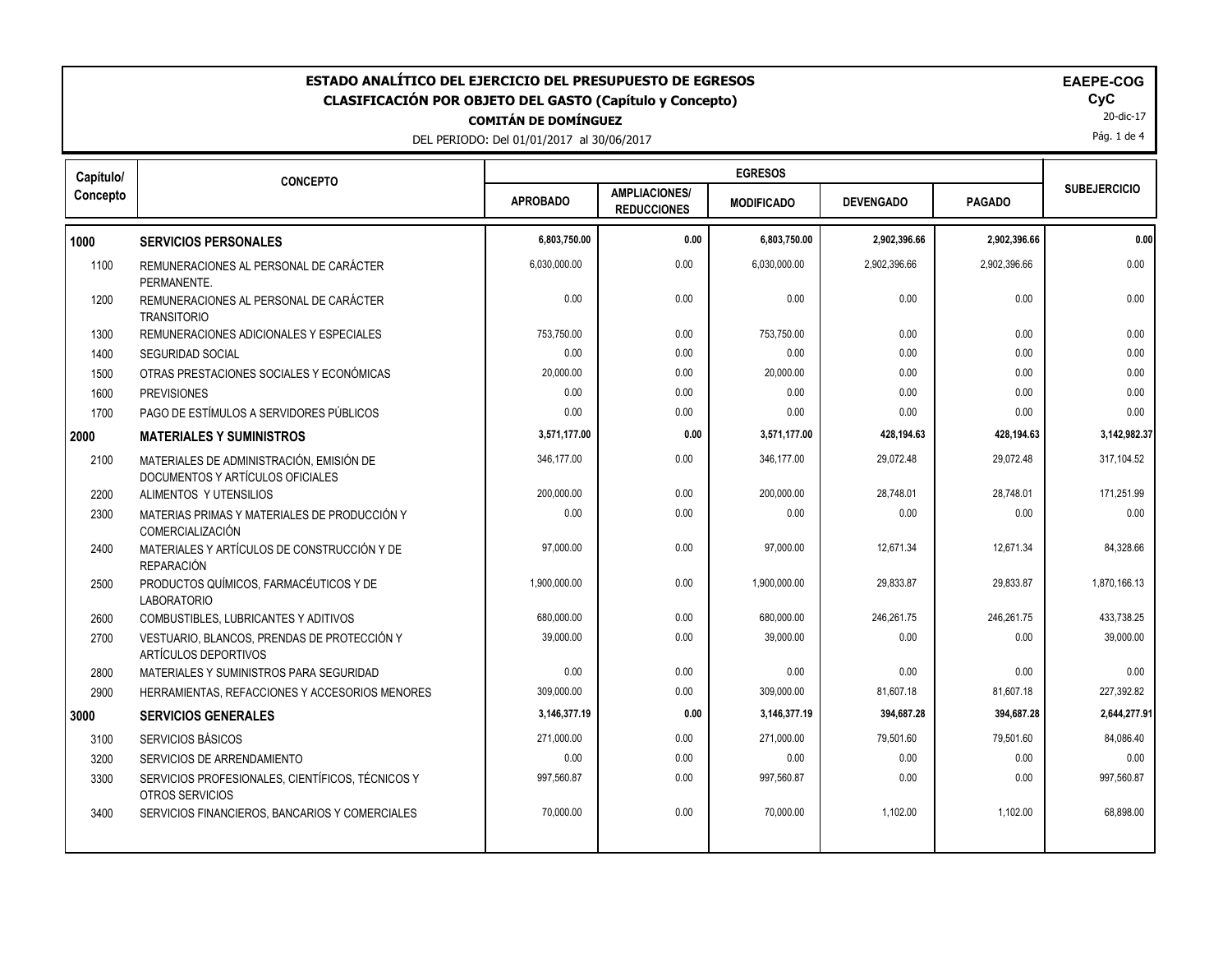| ESTADO ANALÍTICO DEL EJERCICIO DEL PRESUPUESTO DE EGRESOS<br><b>EAEPE-COG</b><br>CyC<br><b>CLASIFICACIÓN POR OBJETO DEL GASTO (Capítulo y Concepto)</b><br>20-dic-17<br><b>COMITÁN DE DOMÍNGUEZ</b><br>Pág. 2 de 4<br>DEL PERIODO: Del 01/01/2017 al 30/06/2017 |                                                                       |                 |                                            |                   |                  |               |                     |
|-----------------------------------------------------------------------------------------------------------------------------------------------------------------------------------------------------------------------------------------------------------------|-----------------------------------------------------------------------|-----------------|--------------------------------------------|-------------------|------------------|---------------|---------------------|
| Capítulo/                                                                                                                                                                                                                                                       | <b>CONCEPTO</b>                                                       |                 |                                            |                   |                  |               |                     |
| Concepto                                                                                                                                                                                                                                                        |                                                                       | <b>APROBADO</b> | <b>AMPLIACIONES/</b><br><b>REDUCCIONES</b> | <b>MODIFICADO</b> | <b>DEVENGADO</b> | <b>PAGADO</b> | <b>SUBEJERCICIO</b> |
| 3500                                                                                                                                                                                                                                                            | SERVICIOS DE INSTALACIÓN, REPARACIÓN,<br>MANTENIMIENTO Y CONSERVACIÓN | 465,000.00      | 0.00                                       | 465,000.00        | 30,885.27        | 30.885.27     | 434,114.73          |
| 3600                                                                                                                                                                                                                                                            | SERVICIOS DE COMUNICACIÓN SOCIAL Y PUBLICIDAD                         | 164,000.00      | 0.00                                       | 164,000.00        | 35,000.00        | 35,000.00     | 129,000.00          |
| 3700                                                                                                                                                                                                                                                            | SERVICIOS DE TRASLADO Y VIÁTICOS                                      | 638,816.32      | 0.00                                       | 638,816.32        | 50,785.04        | 50,785.04     | 588,031.28          |
| 3800                                                                                                                                                                                                                                                            | <b>SERVICIOS OFICIALES</b>                                            | 500,000.00      | 0.00                                       | 500,000.00        | 197,413.37       | 197,413.37    | 302,586.63          |
| 3900                                                                                                                                                                                                                                                            | OTROS SERVICIOS GENERALES                                             | 40,000.00       | 0.00                                       | 40,000.00         | 0.00             | 0.00          | 40,000.00           |
| 4000                                                                                                                                                                                                                                                            | TRANSFERENCIAS, ASIGNACIONES, SUBSIDIOS Y OTRAS AYI                   | 3,780,740.90    | 1,209.08                                   | 3,781,949.98      | 1,746,739.29     | 1,746,739.29  | 2,035,210.69        |
| 4100                                                                                                                                                                                                                                                            | TRANSFERENCIAS INTERNAS Y ASIGNACIONES AL SECTOR<br>PÚBLICO           | 0.00            | 0.00                                       | 0.00              | 0.00             | 0.00          | 0.00                |
| 4200                                                                                                                                                                                                                                                            | TRANSFERENCIAS AL RESTO DEL SECTOR PÚBLICO                            | 0.00            | 0.00                                       | 0.00              | 0.00             | 0.00          | 0.00                |
| 4300                                                                                                                                                                                                                                                            | SUBSIDIOS Y SUBVENCIONES                                              | 0.00            | 0.00                                       | 0.00              | 0.00             | 0.00          | 0.00                |
| 4400                                                                                                                                                                                                                                                            | AYUDAS SOCIALES                                                       | 3,780,740.90    | 1,209.08                                   | 3,781,949.98      | 1,746,739.29     | 1,746,739.29  | 2,035,210.69        |
| 4500                                                                                                                                                                                                                                                            | PENSIONES Y JUBILACIONES                                              | 0.00            | 0.00                                       | 0.00              | 0.00             | 0.00          | 0.00                |
| 4600                                                                                                                                                                                                                                                            | TRANSFERENCIAS A FIDEICOMISOS, MANDATOS Y OTROS<br>ANÁLOGOS           | 0.00            | 0.00                                       | 0.00              | 0.00             | 0.00          | 0.00                |
| 4700                                                                                                                                                                                                                                                            | TRANSFERENCIAS A LA SEGURIDAD SOCIAL                                  | 0.00            | 0.00                                       | 0.00              | 0.00             | 0.00          | 0.00                |
| 4800                                                                                                                                                                                                                                                            | <b>DONATIVOS</b>                                                      | 0.00            | 0.00                                       | 0.00              | 0.00             | 0.00          | 0.00                |
| 4900                                                                                                                                                                                                                                                            | <b>TRANSFERENCIAS AL EXTERIOR</b>                                     | 0.00            | 0.00                                       | 0.00              | 0.00             | 0.00          | 0.00                |
| 5000                                                                                                                                                                                                                                                            | BIENES MUEBLES, INMUEBLES E INTANGIBLES                               | 0.00            | 0.00                                       | 0.00              | 0.00             | 0.00          | 0.00                |
| 5100                                                                                                                                                                                                                                                            | MOBILIARIO Y EQUIPO DE ADMINISTRACIÓN                                 | 0.00            | 0.00                                       | 0.00              | 0.00             | 0.00          | 0.00                |
| 5200                                                                                                                                                                                                                                                            | MOBILIARIO Y EQUIPO EDUCACIONAL Y RECREATIVO                          | 0.00            | 0.00                                       | 0.00              | 0.00             | 0.00          | 0.00                |
| 5300                                                                                                                                                                                                                                                            | EQUIPO E INSTRUMENTAL MÉDICO Y DE LABORATORIO                         | 0.00            | 0.00                                       | 0.00              | 0.00             | 0.00          | 0.00                |
| 5400                                                                                                                                                                                                                                                            | VEHÍCULOS Y EQUIPO DE TRANSPORTE                                      | 0.00            | 0.00                                       | 0.00              | 0.00             | 0.00          | 0.00                |
| 5500                                                                                                                                                                                                                                                            | EQUIPO DE DEFENSA Y SEGURIDAD                                         | 0.00            | 0.00                                       | 0.00              | 0.00             | 0.00          | 0.00                |
| 5600                                                                                                                                                                                                                                                            | MAQUINARIA, OTROS EQUIPOS Y HERRAMIENTAS                              | 0.00            | 0.00                                       | 0.00              | 0.00             | 0.00          | 0.00                |
| 5700                                                                                                                                                                                                                                                            | ACTIVOS BIOLÓGICOS                                                    | 0.00            | 0.00                                       | 0.00              | 0.00             | 0.00          | 0.00                |
| 5800                                                                                                                                                                                                                                                            | <b>BIENES INMUEBLES</b>                                               | 0.00            | 0.00                                       | 0.00              | 0.00             | 0.00          | 0.00                |
| 5900                                                                                                                                                                                                                                                            | <b>ACTIVOS INTANGIBLES</b>                                            | 0.00            | 0.00                                       | 0.00              | 0.00             | 0.00          | 0.00                |
| 6000                                                                                                                                                                                                                                                            | <b>INVERSIÓN PÚBLICA</b>                                              | 0.00            | 0.00                                       | 0.00              | 0.00             | 0.00          | 0.00                |
| 6100                                                                                                                                                                                                                                                            | OBRA PÚBLICA EN BIENES DE DOMINIO PÚBLICO                             | 0.00            | 0.00                                       | 0.00              | 0.00             | 0.00          | 0.00                |
| 6200                                                                                                                                                                                                                                                            | OBRA PÚBLICA EN BIENES DE DOMINIO PROPIO                              | 0.00            | 0.00                                       | 0.00              | 0.00             | 0.00          | 0.00                |
|                                                                                                                                                                                                                                                                 |                                                                       |                 |                                            |                   |                  |               |                     |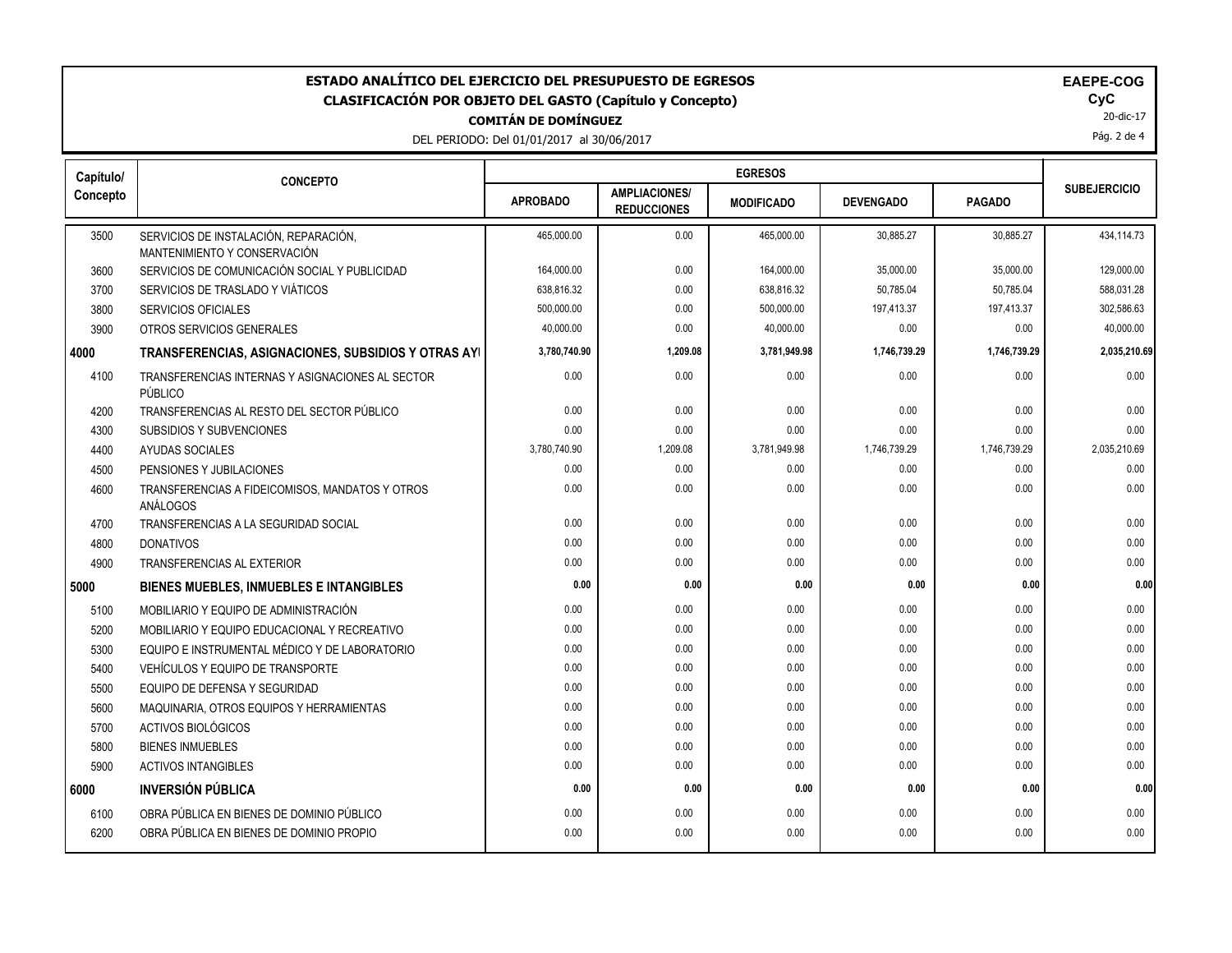| <b>EGRESOS</b><br>Capítulo/<br><b>CONCEPTO</b><br><b>SUBEJERCICIO</b><br><b>AMPLIACIONES/</b><br><b>APROBADO</b><br><b>PAGADO</b><br><b>DEVENGADO</b><br><b>MODIFICADO</b><br><b>REDUCCIONES</b><br>0.00<br>0.00<br>0.00<br>0.00<br>6300<br>PROYECTOS PRODUCTIVOS Y ACCIONES DE FOMENTO<br>0.00<br>0.00<br>0.00<br>0.00<br>0.00<br>0.00<br><b>INVERSIONES FINANCIERAS Y OTRAS PROVISIONES</b><br>0.00<br>0.00<br>0.00<br>0.00<br>0.00<br>7100<br>INVERSIONES PARA EL FOMENTO DE ACTIVIDADES<br><b>PRODUCTIVAS</b><br>7200<br>ACCIONES Y PARTICIPACIONES DE CAPITAL<br>0.00<br>0.00<br>0.00<br>0.00<br>0.00<br>0.00<br>COMPRA DE TÍTULOS Y VALORES<br>0.00<br>0.00<br>0.00<br>0.00<br>7300<br>CONCESIÓN DE PRÉSTAMOS<br>0.00<br>0.00<br>0.00<br>7400<br>0.00<br>0.00<br>0.00<br>0.00<br>0.00<br>0.00<br>0.00<br>7500<br>INVERSIONES EN FIDEICOMISOS, MANDATOS Y OTROS<br>ANÁLOGOS<br>0.00<br>0.00<br>0.00<br>0.00<br>OTRAS INVERSIONES FINANCIERAS<br>0.00<br>7600<br>0.00<br>0.00<br>0.00<br>0.00<br>0.00<br>7900<br>PROVISIONES PARA CONTINGENCIAS Y OTRAS<br>EROGACIONES ESPECIALES<br>0.00<br>0.00<br>0.00<br>0.00<br>0.00<br><b>PARTICIPACIONES Y APORTACIONES</b><br>0.00<br>0.00<br>0.00<br>0.00<br><b>PARTICIPACIONES</b><br>0.00<br>8100<br>8300<br><b>APORTACIONES</b><br>0.00<br>0.00<br>0.00<br>0.00<br>0.00<br>0.00<br>0.00<br>0.00<br>0.00<br>0.00<br>8500<br><b>CONVENIOS</b><br>0.00<br>0.00<br>0.00<br>0.00<br><b>DEUDA PÚBLICA</b><br>0.00<br>0.00<br>0.00<br>0.00<br>AMORTIZACIÓN DE LA DEUDA PÚBLICA<br>0.00<br>0.00<br>9100<br>9200<br>INTERESES DE LA DEUDA PÚBLICA<br>0.00<br>0.00<br>0.00<br>0.00<br>0.00<br>0.00<br>0.00<br>0.00<br>0.00<br>0.00<br>9300<br>COMISIONES DE LA DEUDA PÚBLICA<br>0.00<br>0.00<br><b>GASTOS DE LA DEUDA PÚBLICA</b><br>0.00<br>0.00<br>0.00<br>9400<br>0.00<br>9500<br>COSTO POR COBERTURAS<br>0.00<br>0.00<br>0.00<br>0.00<br>0.00<br>0.00<br>0.00<br>0.00<br>0.00<br>9600<br>APOYOS FINANCIEROS<br>9900<br>0.00<br>0.00<br>0.00<br>0.00<br>0.00<br>ADEUDOS DE EJERCICIOS FISCALES ANTERIORES<br>(ADEFAS) | ESTADO ANALÍTICO DEL EJERCICIO DEL PRESUPUESTO DE EGRESOS<br>EAEPE-COG<br>CyC<br><b>CLASIFICACIÓN POR OBJETO DEL GASTO (Capítulo y Concepto)</b><br>20-dic-17<br><b>COMITÁN DE DOMÍNGUEZ</b><br>Pág. 3 de 4<br>DEL PERIODO: Del 01/01/2017 al 30/06/2017 |  |  |  |  |  |  |          |
|----------------------------------------------------------------------------------------------------------------------------------------------------------------------------------------------------------------------------------------------------------------------------------------------------------------------------------------------------------------------------------------------------------------------------------------------------------------------------------------------------------------------------------------------------------------------------------------------------------------------------------------------------------------------------------------------------------------------------------------------------------------------------------------------------------------------------------------------------------------------------------------------------------------------------------------------------------------------------------------------------------------------------------------------------------------------------------------------------------------------------------------------------------------------------------------------------------------------------------------------------------------------------------------------------------------------------------------------------------------------------------------------------------------------------------------------------------------------------------------------------------------------------------------------------------------------------------------------------------------------------------------------------------------------------------------------------------------------------------------------------------------------------------------------------------------------------------------------------------------------------------------------------------------------------------------------------------------------------------------------------------------------------------------------------------------|----------------------------------------------------------------------------------------------------------------------------------------------------------------------------------------------------------------------------------------------------------|--|--|--|--|--|--|----------|
|                                                                                                                                                                                                                                                                                                                                                                                                                                                                                                                                                                                                                                                                                                                                                                                                                                                                                                                                                                                                                                                                                                                                                                                                                                                                                                                                                                                                                                                                                                                                                                                                                                                                                                                                                                                                                                                                                                                                                                                                                                                                |                                                                                                                                                                                                                                                          |  |  |  |  |  |  |          |
|                                                                                                                                                                                                                                                                                                                                                                                                                                                                                                                                                                                                                                                                                                                                                                                                                                                                                                                                                                                                                                                                                                                                                                                                                                                                                                                                                                                                                                                                                                                                                                                                                                                                                                                                                                                                                                                                                                                                                                                                                                                                | Concepto                                                                                                                                                                                                                                                 |  |  |  |  |  |  |          |
|                                                                                                                                                                                                                                                                                                                                                                                                                                                                                                                                                                                                                                                                                                                                                                                                                                                                                                                                                                                                                                                                                                                                                                                                                                                                                                                                                                                                                                                                                                                                                                                                                                                                                                                                                                                                                                                                                                                                                                                                                                                                |                                                                                                                                                                                                                                                          |  |  |  |  |  |  | 0.00     |
|                                                                                                                                                                                                                                                                                                                                                                                                                                                                                                                                                                                                                                                                                                                                                                                                                                                                                                                                                                                                                                                                                                                                                                                                                                                                                                                                                                                                                                                                                                                                                                                                                                                                                                                                                                                                                                                                                                                                                                                                                                                                | 7000                                                                                                                                                                                                                                                     |  |  |  |  |  |  | 0.00     |
|                                                                                                                                                                                                                                                                                                                                                                                                                                                                                                                                                                                                                                                                                                                                                                                                                                                                                                                                                                                                                                                                                                                                                                                                                                                                                                                                                                                                                                                                                                                                                                                                                                                                                                                                                                                                                                                                                                                                                                                                                                                                |                                                                                                                                                                                                                                                          |  |  |  |  |  |  | 0.00     |
|                                                                                                                                                                                                                                                                                                                                                                                                                                                                                                                                                                                                                                                                                                                                                                                                                                                                                                                                                                                                                                                                                                                                                                                                                                                                                                                                                                                                                                                                                                                                                                                                                                                                                                                                                                                                                                                                                                                                                                                                                                                                |                                                                                                                                                                                                                                                          |  |  |  |  |  |  | 0.00     |
|                                                                                                                                                                                                                                                                                                                                                                                                                                                                                                                                                                                                                                                                                                                                                                                                                                                                                                                                                                                                                                                                                                                                                                                                                                                                                                                                                                                                                                                                                                                                                                                                                                                                                                                                                                                                                                                                                                                                                                                                                                                                |                                                                                                                                                                                                                                                          |  |  |  |  |  |  | 0.00     |
|                                                                                                                                                                                                                                                                                                                                                                                                                                                                                                                                                                                                                                                                                                                                                                                                                                                                                                                                                                                                                                                                                                                                                                                                                                                                                                                                                                                                                                                                                                                                                                                                                                                                                                                                                                                                                                                                                                                                                                                                                                                                |                                                                                                                                                                                                                                                          |  |  |  |  |  |  | $0.00\,$ |
|                                                                                                                                                                                                                                                                                                                                                                                                                                                                                                                                                                                                                                                                                                                                                                                                                                                                                                                                                                                                                                                                                                                                                                                                                                                                                                                                                                                                                                                                                                                                                                                                                                                                                                                                                                                                                                                                                                                                                                                                                                                                |                                                                                                                                                                                                                                                          |  |  |  |  |  |  | 0.00     |
|                                                                                                                                                                                                                                                                                                                                                                                                                                                                                                                                                                                                                                                                                                                                                                                                                                                                                                                                                                                                                                                                                                                                                                                                                                                                                                                                                                                                                                                                                                                                                                                                                                                                                                                                                                                                                                                                                                                                                                                                                                                                |                                                                                                                                                                                                                                                          |  |  |  |  |  |  | 0.00     |
|                                                                                                                                                                                                                                                                                                                                                                                                                                                                                                                                                                                                                                                                                                                                                                                                                                                                                                                                                                                                                                                                                                                                                                                                                                                                                                                                                                                                                                                                                                                                                                                                                                                                                                                                                                                                                                                                                                                                                                                                                                                                |                                                                                                                                                                                                                                                          |  |  |  |  |  |  | 0.00     |
|                                                                                                                                                                                                                                                                                                                                                                                                                                                                                                                                                                                                                                                                                                                                                                                                                                                                                                                                                                                                                                                                                                                                                                                                                                                                                                                                                                                                                                                                                                                                                                                                                                                                                                                                                                                                                                                                                                                                                                                                                                                                | 8000                                                                                                                                                                                                                                                     |  |  |  |  |  |  | 0.00     |
|                                                                                                                                                                                                                                                                                                                                                                                                                                                                                                                                                                                                                                                                                                                                                                                                                                                                                                                                                                                                                                                                                                                                                                                                                                                                                                                                                                                                                                                                                                                                                                                                                                                                                                                                                                                                                                                                                                                                                                                                                                                                |                                                                                                                                                                                                                                                          |  |  |  |  |  |  | 0.00     |
|                                                                                                                                                                                                                                                                                                                                                                                                                                                                                                                                                                                                                                                                                                                                                                                                                                                                                                                                                                                                                                                                                                                                                                                                                                                                                                                                                                                                                                                                                                                                                                                                                                                                                                                                                                                                                                                                                                                                                                                                                                                                |                                                                                                                                                                                                                                                          |  |  |  |  |  |  | 0.00     |
|                                                                                                                                                                                                                                                                                                                                                                                                                                                                                                                                                                                                                                                                                                                                                                                                                                                                                                                                                                                                                                                                                                                                                                                                                                                                                                                                                                                                                                                                                                                                                                                                                                                                                                                                                                                                                                                                                                                                                                                                                                                                |                                                                                                                                                                                                                                                          |  |  |  |  |  |  | 0.00     |
|                                                                                                                                                                                                                                                                                                                                                                                                                                                                                                                                                                                                                                                                                                                                                                                                                                                                                                                                                                                                                                                                                                                                                                                                                                                                                                                                                                                                                                                                                                                                                                                                                                                                                                                                                                                                                                                                                                                                                                                                                                                                | 9000                                                                                                                                                                                                                                                     |  |  |  |  |  |  | 0.00     |
|                                                                                                                                                                                                                                                                                                                                                                                                                                                                                                                                                                                                                                                                                                                                                                                                                                                                                                                                                                                                                                                                                                                                                                                                                                                                                                                                                                                                                                                                                                                                                                                                                                                                                                                                                                                                                                                                                                                                                                                                                                                                |                                                                                                                                                                                                                                                          |  |  |  |  |  |  | 0.00     |
|                                                                                                                                                                                                                                                                                                                                                                                                                                                                                                                                                                                                                                                                                                                                                                                                                                                                                                                                                                                                                                                                                                                                                                                                                                                                                                                                                                                                                                                                                                                                                                                                                                                                                                                                                                                                                                                                                                                                                                                                                                                                |                                                                                                                                                                                                                                                          |  |  |  |  |  |  | 0.00     |
|                                                                                                                                                                                                                                                                                                                                                                                                                                                                                                                                                                                                                                                                                                                                                                                                                                                                                                                                                                                                                                                                                                                                                                                                                                                                                                                                                                                                                                                                                                                                                                                                                                                                                                                                                                                                                                                                                                                                                                                                                                                                |                                                                                                                                                                                                                                                          |  |  |  |  |  |  | 0.00     |
|                                                                                                                                                                                                                                                                                                                                                                                                                                                                                                                                                                                                                                                                                                                                                                                                                                                                                                                                                                                                                                                                                                                                                                                                                                                                                                                                                                                                                                                                                                                                                                                                                                                                                                                                                                                                                                                                                                                                                                                                                                                                |                                                                                                                                                                                                                                                          |  |  |  |  |  |  | 0.00     |
|                                                                                                                                                                                                                                                                                                                                                                                                                                                                                                                                                                                                                                                                                                                                                                                                                                                                                                                                                                                                                                                                                                                                                                                                                                                                                                                                                                                                                                                                                                                                                                                                                                                                                                                                                                                                                                                                                                                                                                                                                                                                |                                                                                                                                                                                                                                                          |  |  |  |  |  |  | 0.00     |
|                                                                                                                                                                                                                                                                                                                                                                                                                                                                                                                                                                                                                                                                                                                                                                                                                                                                                                                                                                                                                                                                                                                                                                                                                                                                                                                                                                                                                                                                                                                                                                                                                                                                                                                                                                                                                                                                                                                                                                                                                                                                |                                                                                                                                                                                                                                                          |  |  |  |  |  |  | 0.00     |
|                                                                                                                                                                                                                                                                                                                                                                                                                                                                                                                                                                                                                                                                                                                                                                                                                                                                                                                                                                                                                                                                                                                                                                                                                                                                                                                                                                                                                                                                                                                                                                                                                                                                                                                                                                                                                                                                                                                                                                                                                                                                |                                                                                                                                                                                                                                                          |  |  |  |  |  |  | 0.00     |